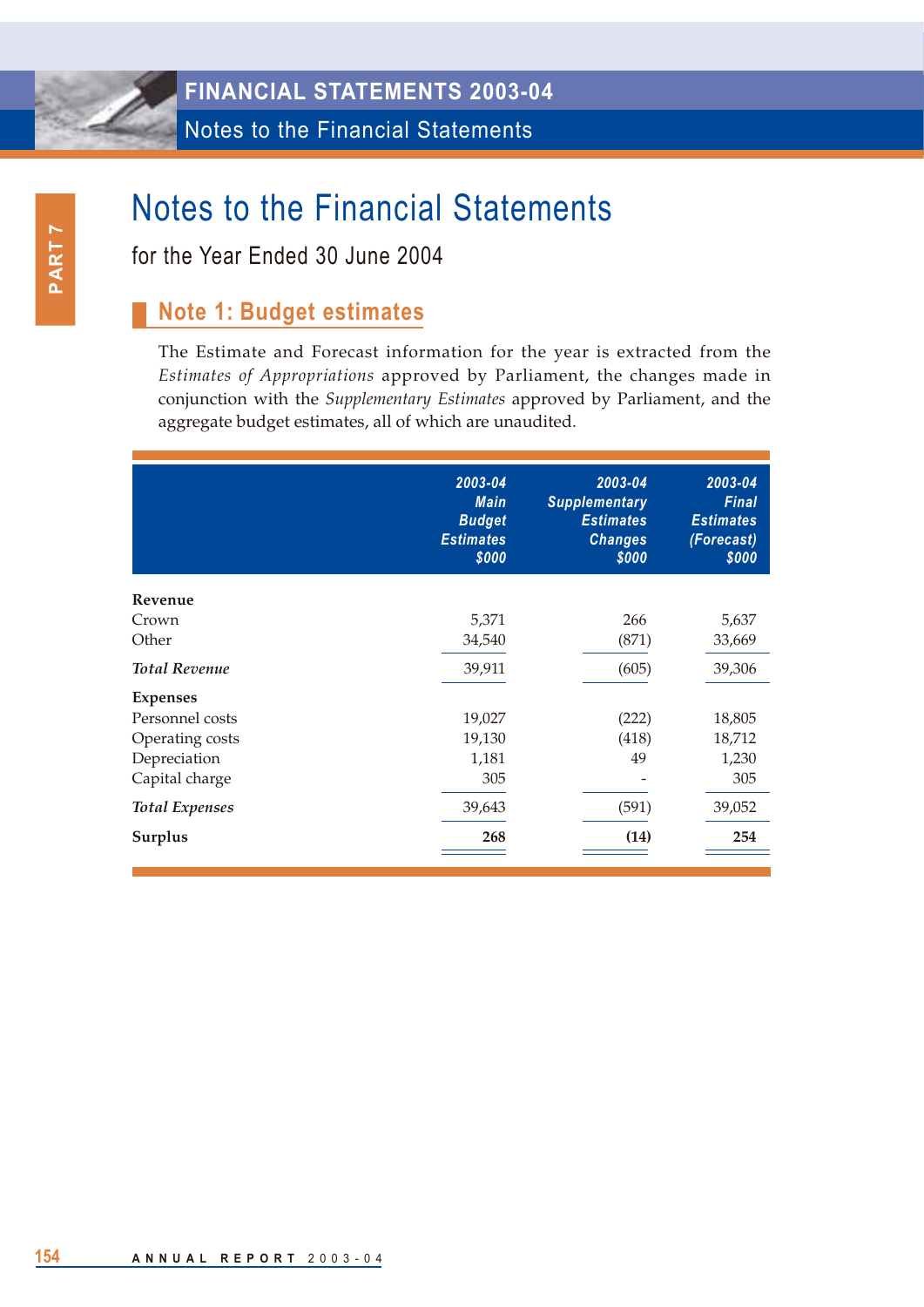#### **Note 2: Crown revenue**

Revenue is provided by the Crown to meet the costs of the Office in assisting Parliament in its role of ensuring accountability for public resources. The services provided to Parliament include reports to Parliament and other constituencies, reports and advice to Select Committees, responding to taxpayer and ratepayer enquiries, advice to government bodies and other agencies, and administering the provisions of the Local Authorities (Members' Interests) Act 1968.

| 2002-03<br><b>Actual</b><br>\$000 |                                    | 2003-04<br><b>Actual</b><br>\$000 | 2003-04<br>Forecast*<br>\$000 |
|-----------------------------------|------------------------------------|-----------------------------------|-------------------------------|
| 6,331                             | Audit fees - departments           | 7,343                             | 6,947                         |
| 27,933                            | Audit fees - other                 | 27,822                            | 26,718                        |
| 104                               | Miscellaneous                      | 10                                | 4                             |
| 34,368                            | <b>Total Other Revenue</b>         | 35,175                            | 33,669                        |
| $\star$                           | See comment in Note 1 on page 154. |                                   |                               |

#### **Note 3: Other revenue**

# **Note 4: Operating costs**

Operating costs include:

|   | 2002-03<br><b>Actual</b><br>\$000 |                                                         | 2003-04<br><b>Actual</b><br>\$000 | 2003-04<br>Forecast*<br>\$000 |
|---|-----------------------------------|---------------------------------------------------------|-----------------------------------|-------------------------------|
|   | 21                                | Loss/(profit) on sale of physical assets                | 36                                |                               |
|   | $\overline{\phantom{a}}$          | Write-off of physical assets                            | 60                                |                               |
|   |                                   | Increase/(decrease) in provision for doubtful           |                                   |                               |
|   | (50)                              | receivables                                             | 161                               |                               |
|   | 58                                | Fees to auditors for audits of the financial statements | 58                                | 58                            |
|   | 6                                 | Fees to auditors for other services provided            | 8                                 | $\overline{4}$                |
|   | 9                                 | Overdraft interest cost                                 |                                   |                               |
|   | 427                               | Equipment lease costs                                   | 452                               | 395                           |
|   |                                   | Lease asset write down provision                        | 259                               |                               |
|   | 1,471                             | Property lease costs                                    | 1,488                             | 1,568                         |
|   | 12,075                            | Fees paid to contracted auditors                        | 12,861                            | 12,075                        |
| * |                                   | See comment in Note 1 on page 154.                      |                                   |                               |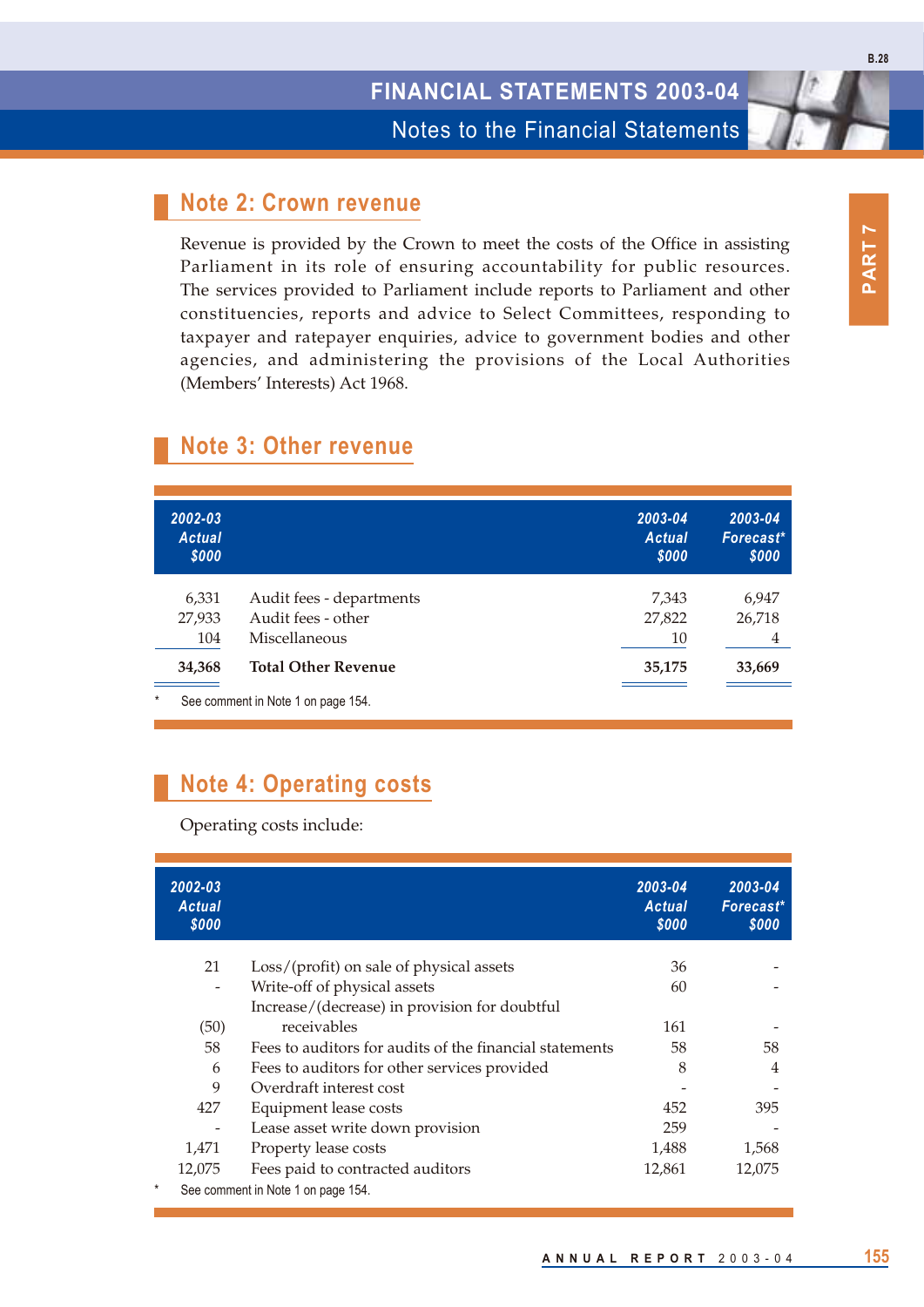Notes to the Financial Statements

# **Note 5: Depreciation charge**

| 2002-03<br><b>Actual</b><br>\$000 |                                    | 2003-04<br><b>Actual</b><br>\$000 | 2003-04<br>Forecast*<br>\$000 |
|-----------------------------------|------------------------------------|-----------------------------------|-------------------------------|
| 234                               | <b>Furniture and Fittings</b>      | 130                               | 283                           |
| 744                               | Office Equipment                   | 723                               | 812                           |
| 122                               | Motor Vehicles                     | 103                               | 135                           |
| 1,100                             | <b>Total Depreciation Charge</b>   | 956                               | 1,230                         |
| $\star$                           | See comment in Note 1 on page 154. |                                   |                               |

# **Note 6: Capital charge**

The Office pays a capital charge to the Crown on its average taxpayers' funds as at 30 June and 31 December each year. The capital charge rate for the year ended 30 June 2004 was 8.5 percent (2003 – 8.5 percent).

During the financial year the Office continued to participate in a pilot differential capital charge scheme. Under the scheme, interest earned on cash bank balances and term deposits (at 5.1%) was offset against the capital charge. For the year ended 30 June 2004, the capital charge reduced by \$107,000 (2003 – \$32,000) as a result of the scheme.

# **Note 7: Surplus payment due to the Crown**

The Office is not permitted to retain operating surpluses under the Public Finance Act 1989. Thus, the surplus for the year of \$158,452 (2003 – \$151,393) is fully repayable to the Crown.

If there is an operating deficit, any interest received and any profit made on the sale of a physical asset are both returned to the Crown.

| 30/6/03<br><b>Actual</b><br>\$000 |                                          | 30/6/04<br><b>Actual</b><br>\$000 |
|-----------------------------------|------------------------------------------|-----------------------------------|
| 151                               | Surplus                                  | 158                               |
| 151                               | Total Provision for Payment to the Crown | 158                               |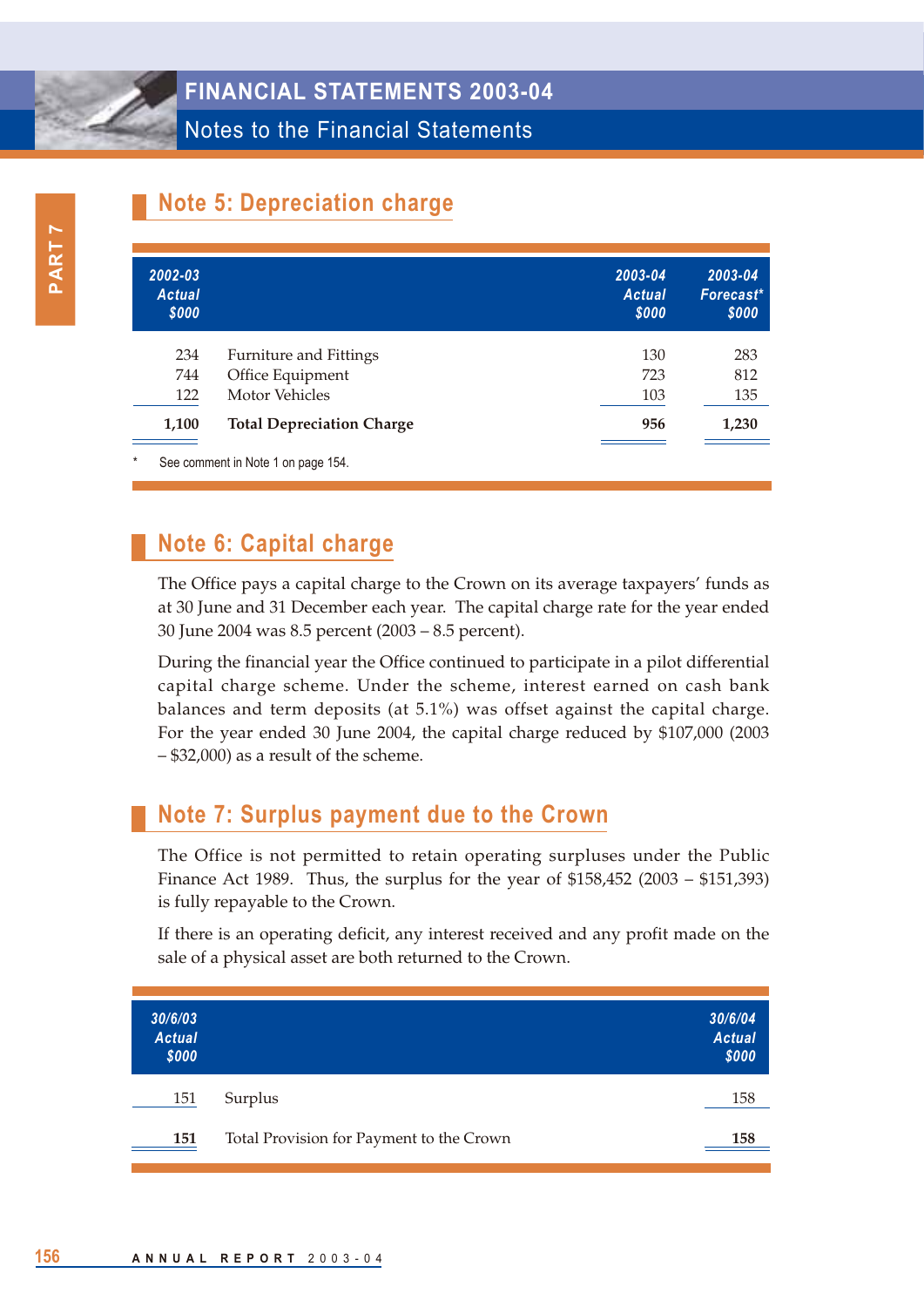Notes to the Financial Statements

# **Note 8: Overdraft facility**

The Office has the use of an overdraft facility to manage its seasonal cashflows during the second half of the financial year. The overdraft limit is \$500,000, and interest is charged on the daily balance at Westpac Banking Corporation's Prime Lending Rate.

During this financial year, no funds were drawn down under the facility  $(2003 - $409,000)$ .

| 30/6/03<br><b>Actual</b><br>\$000 |                                                         | 30/6/04<br><b>Actual</b><br>\$000 |
|-----------------------------------|---------------------------------------------------------|-----------------------------------|
| 3,757<br>(172)                    | Trade receivables<br>Provision for doubtful receivables | 3,389<br>(333)                    |
| 3,585<br>93                       | Net Trade Receivables<br>Other receivables              | 3,056<br>8                        |
| 3,678                             | <b>Total Receivables</b>                                | 3,064                             |
|                                   |                                                         |                                   |

### **Note 9: Receivables**

**PART 7**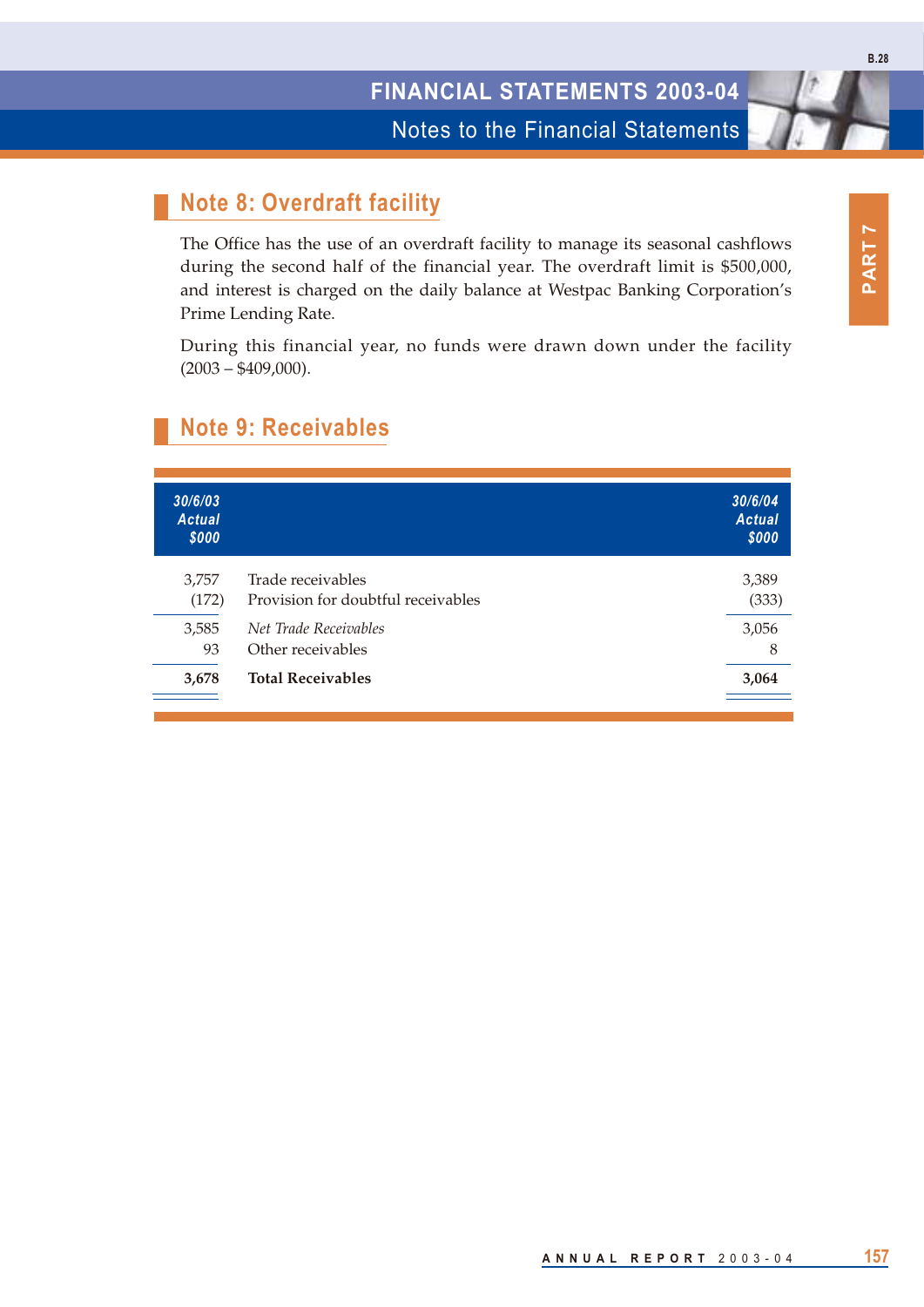### **Note 10: Physical assets**

| 30/6/03<br><b>Actual</b><br>\$000 |                                                                                                | 30/6/04<br><b>Actual</b><br>\$000 |
|-----------------------------------|------------------------------------------------------------------------------------------------|-----------------------------------|
| 1.947<br>(1,732)                  | <b>FREEHOLD ASSETS</b><br><b>Furniture and Fittings</b><br>At cost<br>Accumulated depreciation | 2,040<br>(1,857)                  |
| 215                               | Furniture and Fittings at Net Carrying Value                                                   | 183                               |
| 4,381<br>(3,079)                  | <b>Office Equipment</b><br>At cost<br>Accumulated depreciation                                 | 4,838<br>(3,546)                  |
| 1,302                             | Office Equipment at Net Carrying Value                                                         | 1,292                             |
| 674<br>(154)                      | <b>Motor Vehicles</b><br>At cost<br>Accumulated depreciation                                   | 726<br>(148)                      |
| 520                               | Motor Vehicles at Net Carrying Value                                                           | 578                               |
|                                   | <b>LEASEHOLD ASSETS</b><br><b>Office Equipment</b>                                             |                                   |
|                                   | At cost less write-down                                                                        | 167                               |
| 2,037                             | <b>Total Physical Assets at Net Carrying Value</b>                                             | 2,220                             |

The Office has recognised assets under finance lease arrangements for the first time as at 30 June 2004. Accordingly, there is no depreciation charge for this financial year.

As the Office has decided to withdraw from the leases, and is systematically replacing the leased assets with capital purchases, the asset values have been diminished. The provision for writing down the asset values is disclosed in Note 4.

The Office's liability at 30 June 2004 in respect of the future lease payments is disclosed in Note 14. The Office is currently negotiating with the lessor to ascertain the future value of the lease payments.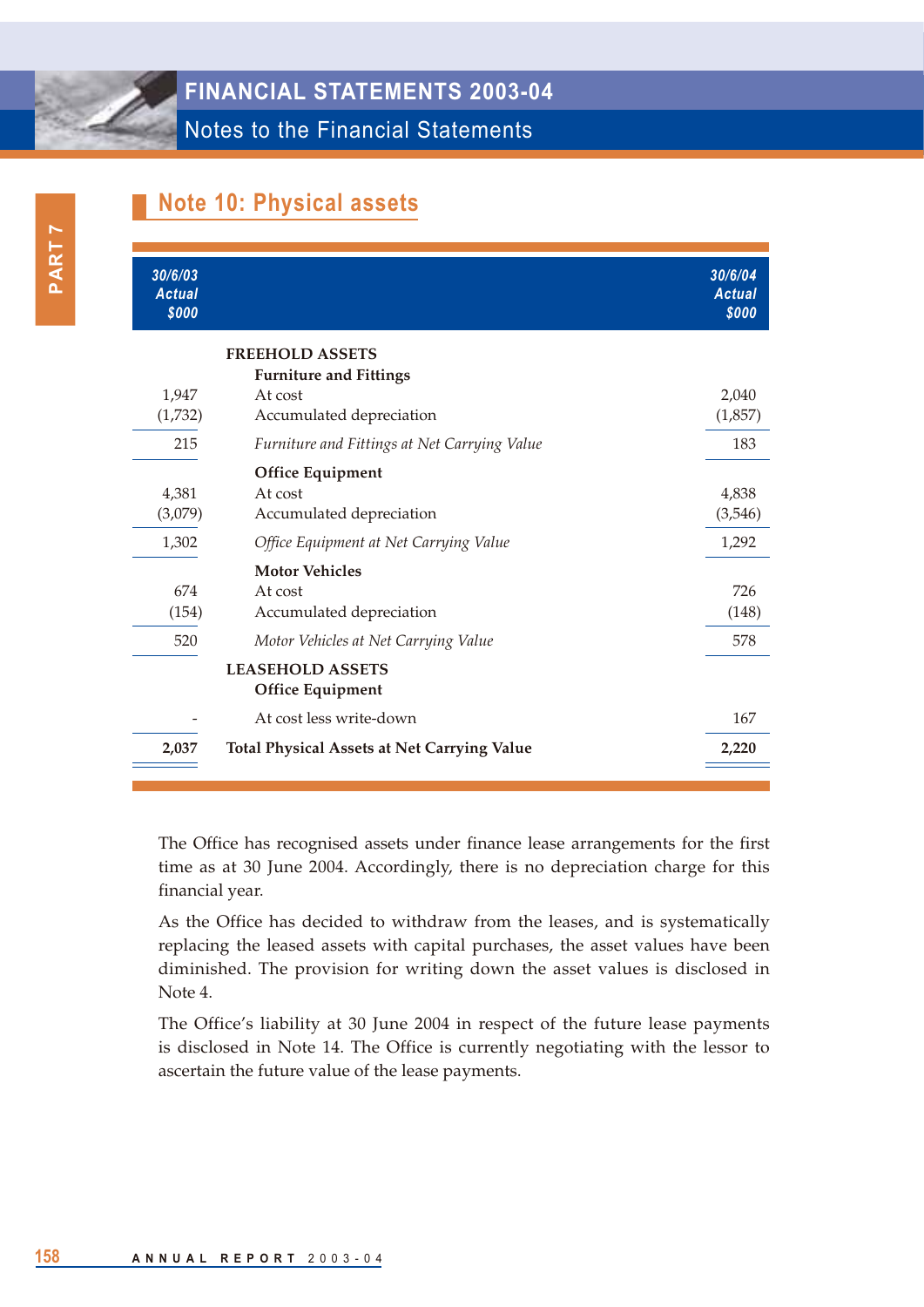Notes to the Financial Statements

# **Note 11: Payables and accruals**

| 1,720 |
|-------|
| 1,047 |
| 105   |
| 2,872 |
|       |

# **Note 12: Provision for employee entitlements**

| 30/6/03<br><b>Actual</b><br>\$000 |                                                  | 30/6/04<br><b>Actual</b><br>\$000 |
|-----------------------------------|--------------------------------------------------|-----------------------------------|
|                                   | <b>Current Liabilities</b>                       |                                   |
| 1,168                             | Annual leave                                     | 1,167                             |
| 49                                | Long service leave                               | 45                                |
| 45                                | Time off in lieu of overtime worked              | 34                                |
| 919                               | Salary and other accruals                        | 780                               |
| 19                                | Retiring leave                                   | 50                                |
| 2,200                             | <b>Total Current Liabilities</b>                 | 2,076                             |
|                                   | <b>Non-current Liabilities</b>                   |                                   |
| 92                                | Long service leave                               | 87                                |
| 727                               | Retiring/resigning leave                         | 708                               |
| 819                               | <b>Total Non-current Liabilities</b>             | 795                               |
| 3,019                             | <b>Total Provision for Employee Entitlements</b> | 2,871                             |
|                                   |                                                  |                                   |

**B.28**

**ANNUAL REPORT** 2003-04 **159**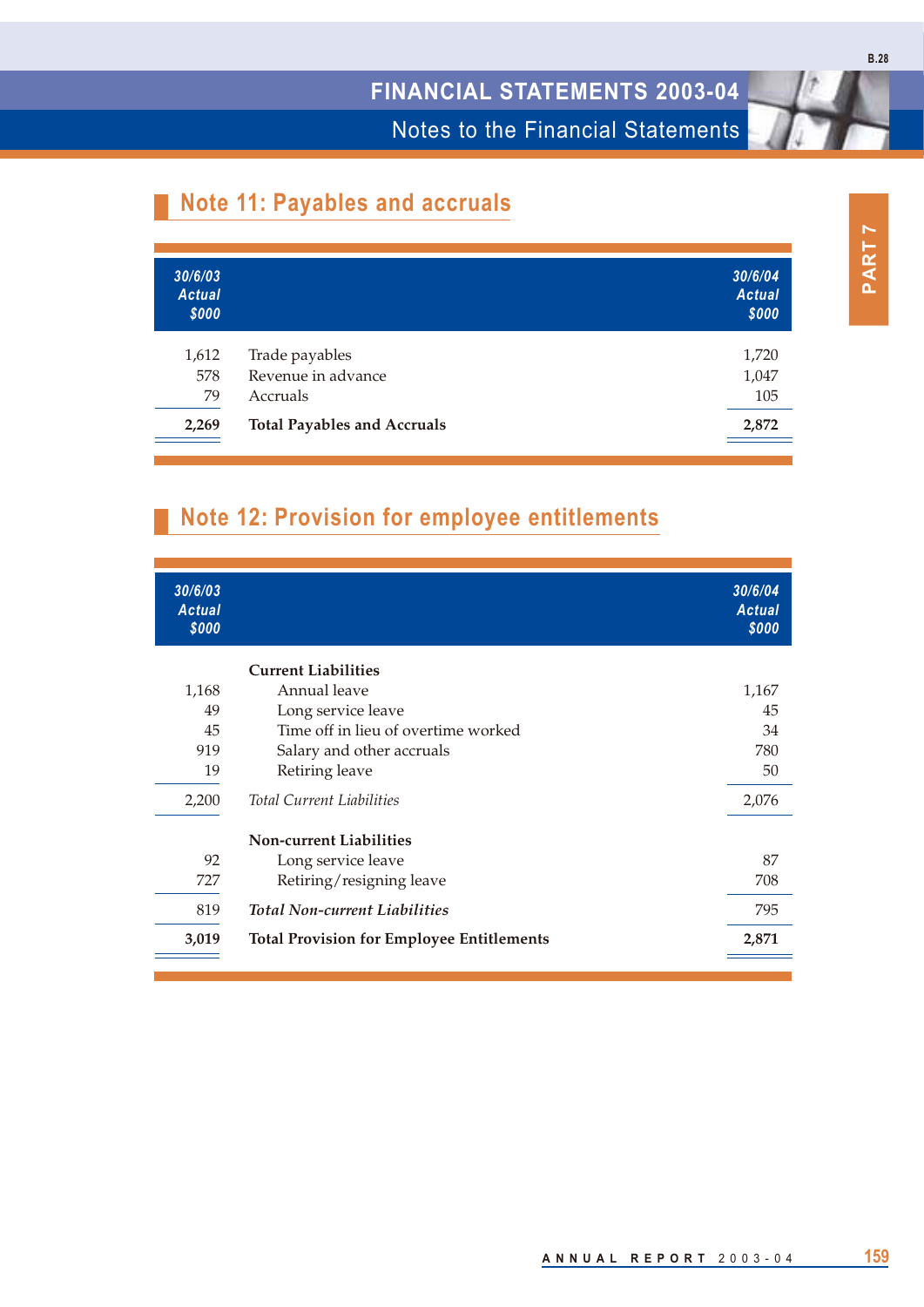#### Notes to the Financial Statements

## **Note 13: Property lease liabilities**

Property lease liabilities consist of the unamortised value of lease inducements received.

| 30/6/03<br><b>Actual</b><br>\$000 |                                             | 30/6/04<br><b>Actual</b><br>\$000 |
|-----------------------------------|---------------------------------------------|-----------------------------------|
| 84                                | Current Liabilities (Payables and accruals) | 108                               |
| 167                               | Non-current Liabilities                     | 110                               |
| 251                               | <b>Total Property Lease Liabilities</b>     | 218                               |

# **Note 14: Finance lease liabilities**

| 30/6/03<br><b>Actual</b><br>\$000 |                           | 30/6/04<br><b>Actual</b><br>\$000 |
|-----------------------------------|---------------------------|-----------------------------------|
|                                   | <b>Finance Leases</b>     |                                   |
|                                   | current                   | 251                               |
|                                   | non-current               | 175                               |
|                                   | <b>Total</b>              | 426                               |
|                                   | Repayable as follows      |                                   |
| $\overline{\phantom{a}}$          | One to two years          | 502                               |
|                                   | Two to five years         |                                   |
|                                   |                           | 502                               |
|                                   | Future finance charges    | (76)                              |
|                                   | Recognised as a liability | 426                               |
|                                   |                           |                                   |

The effective interest rate on the finance lease is 6.5%. Ownership of the asset remains with the lessor.

The Office's IT leases were reviewed during the year with the result that they have been determined to be finance leases. In accordance with SSAP-18 *Accounting For Leases and Hire Purchase Contracts*, the present value of future lease payments as at 30 June 2004 has been recognised as a liability, and an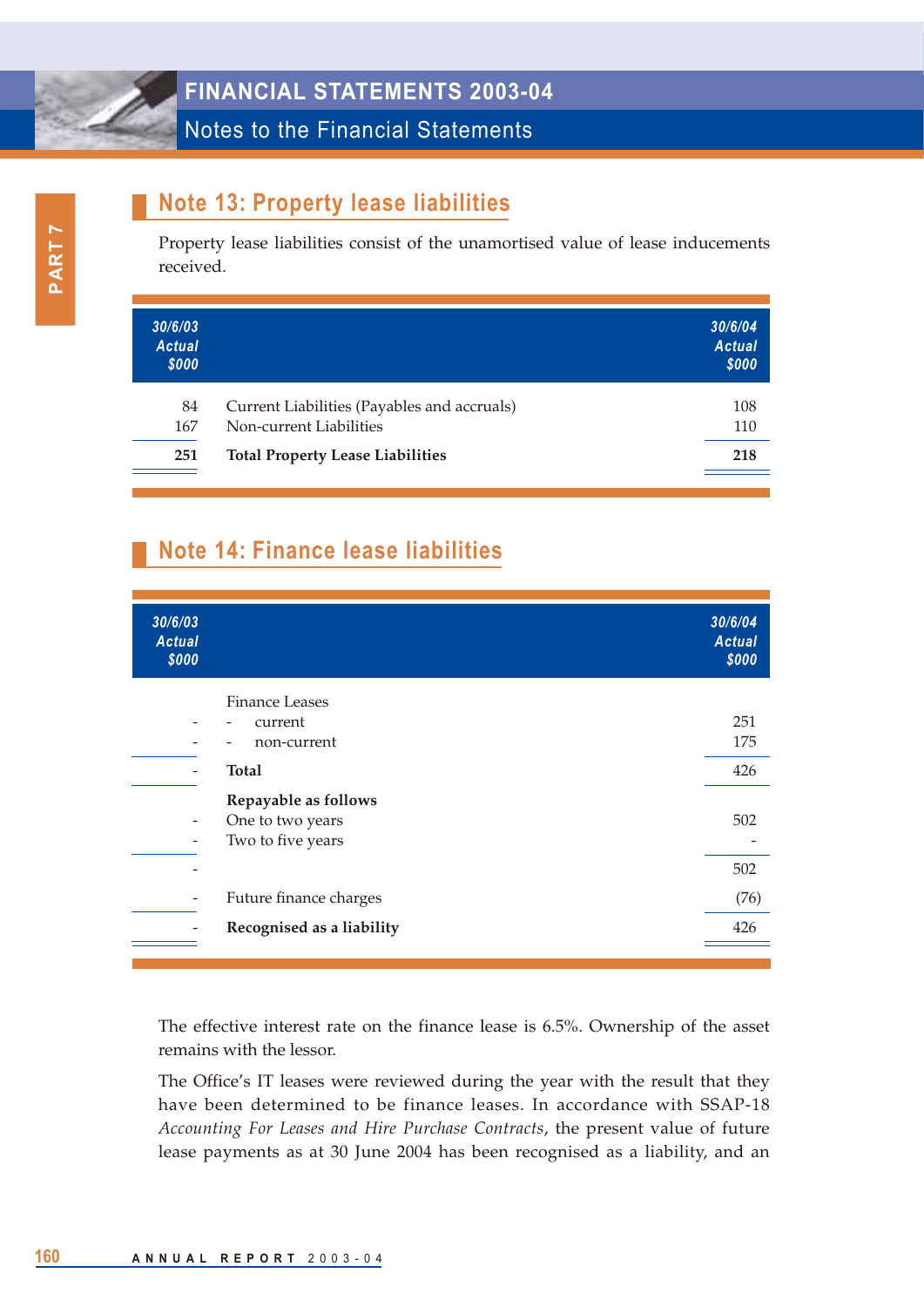Notes to the Financial Statements

equivalent amount, representing the future service potential arising from the use of the equipment, has been recognised as an asset. The Office's liability in respect of future lease payments was previously included in the Statement of Commitments. As the recognition was effected as at 30 June 2004, the total rental payments for the year have been recognised in the Statement of Financial Performance and have not been apportioned between the principal and finance charge elements.

Under the Public Finance Act 1989, entering into financing lease arrangements is deemed to be raising a loan, which requires the approval of the Minister of Finance under the Public Audit Act 2001. The Office has received the Minister's approval for these leases.

**PART 7**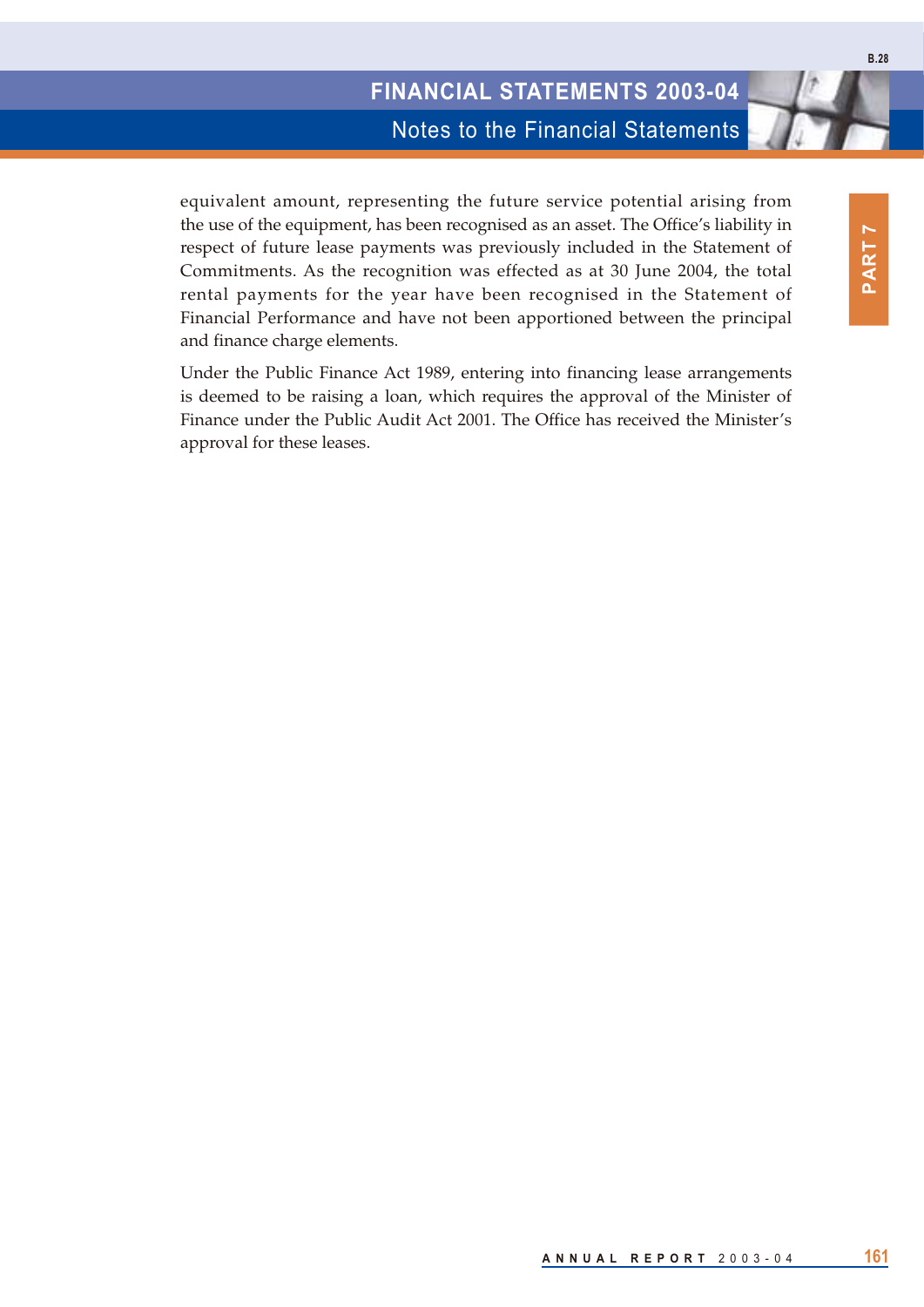# **Note 15: Reconciliation of Surplus to Net Cash Flow from Operating Activities**

This reconciliation discloses the non-cash adjustments applied to the Surplus reported in the Statement of Financial Performance on page 146 to arrive at the Net Cash Flow from Operating Activities disclosed in the Statement of Cash Flows on page 149.

| 2002-03<br><b>Actual</b><br>\$000 |                                                   | 2003-04<br><b>Actual</b><br>\$000 | 2003-04<br>Forecast*<br>\$000 |
|-----------------------------------|---------------------------------------------------|-----------------------------------|-------------------------------|
| 151                               | <b>Surplus</b>                                    | 158                               | 254                           |
|                                   | Non-cash Items                                    |                                   |                               |
| 1,100                             | Depreciation                                      | 956                               | 1,230                         |
|                                   | Write-off of physical assets                      | 60                                |                               |
|                                   | Write-down of leased assets                       | 259                               |                               |
| 1,100                             | <b>Total Non-cash Items</b>                       | 1,275                             | 1,230                         |
|                                   | <b>Working Capital Movements</b>                  |                                   |                               |
| (126)                             | (Increase)/decrease in prepayments                | (191)                             | 54                            |
| 257                               | (Increase)/decrease in receivables                | 614                               | 28                            |
| 253                               | (Increase)/decrease in work in progress           | 530                               | 52                            |
| 554                               | (Decrease)/increase in payables                   | 603                               | (236)                         |
| 75                                | (Decrease)/increase in employee entitlements      | (124)                             | (60)                          |
|                                   | (Decrease)/increase in property lease liabilities | 24                                |                               |
| 1,013                             | <b>Total Net Working Capital Movements</b>        | 1,456                             | (162)                         |
|                                   | <b>Investing Activity Items</b>                   |                                   |                               |
| 21                                | Loss/(profit) on sale of physical assets          | 36                                |                               |
| 21                                | <b>Total Investing Activity Items</b>             | 36                                |                               |
|                                   | <b>Other Items</b>                                |                                   |                               |
|                                   | Increase/(decrease) in non-current employee       |                                   |                               |
| (41)                              | entitlements                                      | (24)                              | 41                            |
|                                   | Increase/(decrease) in non-current property lease |                                   |                               |
| (84)                              | liabilities                                       | (57)                              | (84)                          |
| (125)                             | <b>Total Other Items</b>                          | (81)                              | (43)                          |
| 2,160                             | <b>Net Cash Flow from Operating Activities</b>    | 2,844                             | 1,279                         |
|                                   | See comment in Note 1 on page 154.                |                                   |                               |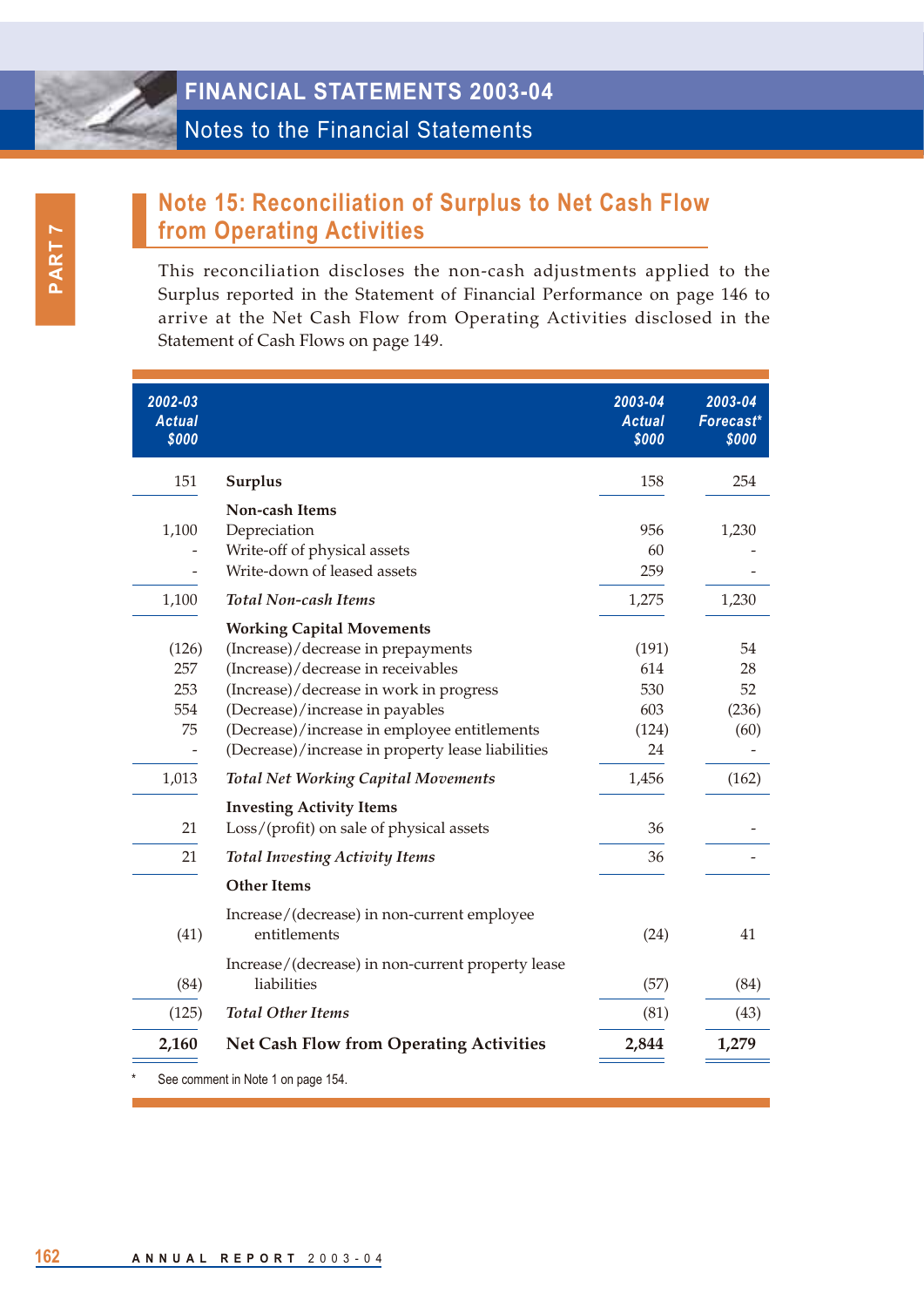#### **Note 16: Financial instruments**

The Office is a party to financial instrument arrangements as part of its everyday operations. These include instruments such as bank balances, receivables and payables.

#### *Credit risk*

In the normal course of its business, the Office incurs credit risk from receivables and from transactions with financial institutions and the New Zealand Debt Management Office of the Treasury.

The Office has no significant concentrations of credit risk. No collateral or security is held or given to support financial instruments.

#### *Interest rate risk*

The Office has no interest rate risk, as all cash funds that earn interest are managed as part of the Crown's banking arrangements.

#### *Currency risk*

The Office has no exposure to currency risk, as all financial instruments are in New Zealand dollars.

#### *Fair values*

The estimated fair values of all financial assets and liabilities are equivalent to the carrying amounts disclosed in the Statement of Financial Position.

#### **Note 17: Related party information**

Some 14% of the Office's revenue is provided by the Crown directly (see Note 2 on page 155) and a further 18% indirectly through fees for the audit of Government departments (see Note 3 on page 155). These transactions are conducted on an arm's-length basis.

In addition to these audit transactions, the Office enters into numerous other transactions with entities controlled by the Crown. These transactions are also on an arm's-length basis. Related party disclosures have not been made for transactions conducted at arm's-length.

**B.28**